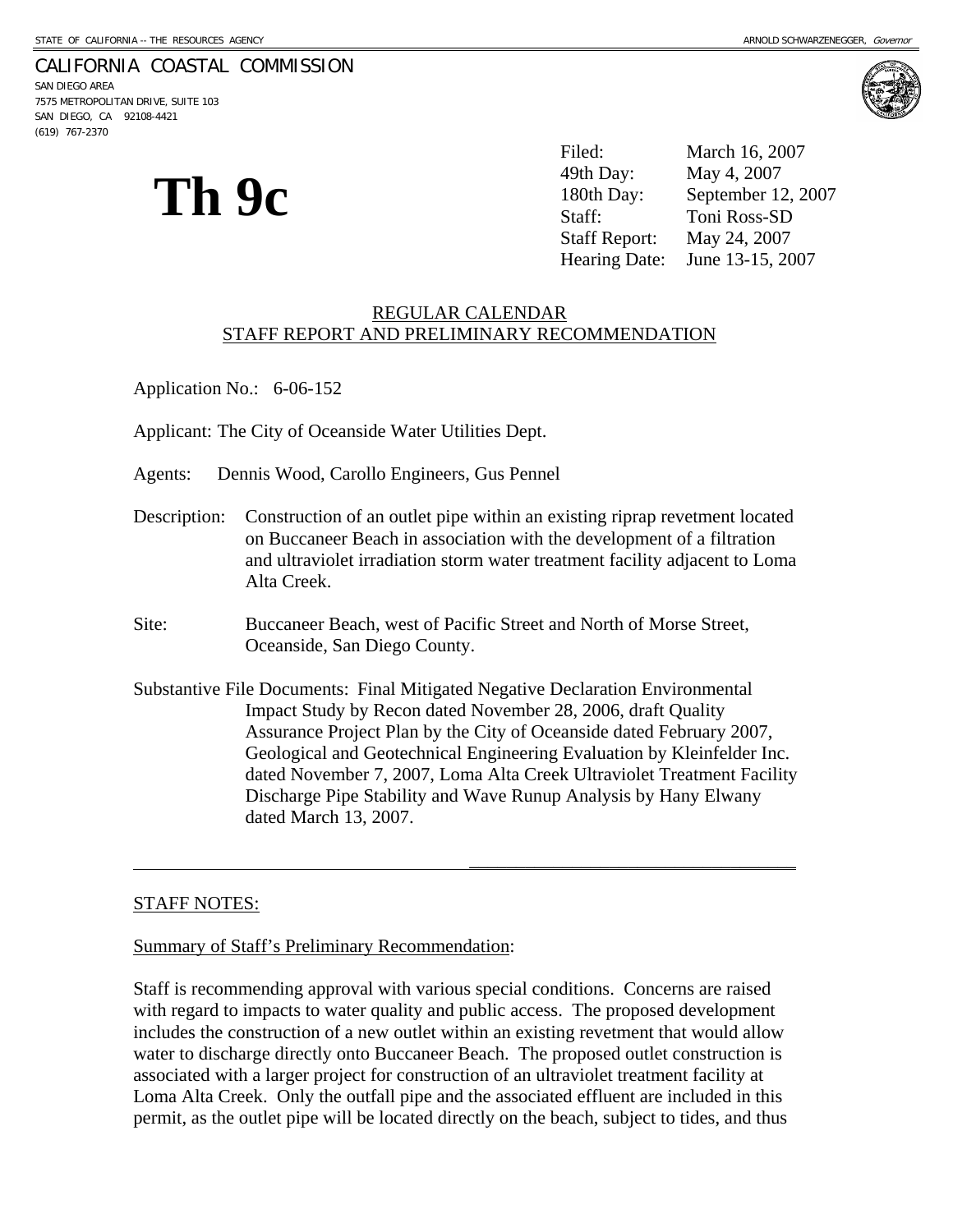within an area of Commission's original jurisdiction. The City of Oceanside has its own certified LCP and has already permitted a coastal development permit for the ultraviolet treatment facility itself. Conditions for the development include provisions for the maintenance of the existing revetment, restrictions to the construction schedule and required submittal of a water quality management plan and its associated reports. As conditioned, all potential adverse impacts on coastal resources are addressed to assure consistency of the development with Chapter 3 policies of the Coastal Act.

 $\overline{\phantom{a}}$  , and the contract of the contract of the contract of the contract of the contract of the contract of the contract of the contract of the contract of the contract of the contract of the contract of the contrac

# I. PRELIMINARY STAFF RECOMMENDATION:

The staff recommends the Commission adopt the following resolution:

# **MOTION:** *I move that the Commission approve Coastal Development Permit No. 6-06-152 pursuant to the staff recommendation.*

# **STAFF RECOMMENDATION OF APPROVAL:**

Staff recommends a **YES** vote. Passage of this motion will result in approval of the permit as conditioned and adoption of the following resolution and findings. The motion passes only by affirmative vote of a majority of the Commissioners present.

# **RESOLUTION TO APPROVE THE PERMIT:**

The Commission hereby approves a coastal development permit for the proposed development and adopts the findings set forth below on grounds that the development as conditioned will be in conformity with the policies of Chapter 3 of the Coastal Act. Approval of the permit complies with the California Environmental Quality Act because either 1) feasible mitigation measures and/or alternatives have been incorporated to substantially lessen any significant adverse effects of the development on the environment, or 2) there are no further feasible mitigation measures or alternatives that would substantially lessen any significant adverse impacts of the development on the environment.

II. Standard Conditions.

See attached page.

# III. Special Conditions.

 1. Final Plans. **PRIOR TO THE ISSUANCE OF THE COASTAL DEVELOPMENT PERMIT**, the applicant shall submit for review and written approval of the Executive Director, final plans in substantial conformance to the plans submitted by Carollo Engineers dated 12/11/06 with the following modifications:

a. The outfall structure shall be constructed in substantial conformance with the design recommended by The Loma Alta Creek Ultra Violet Treatment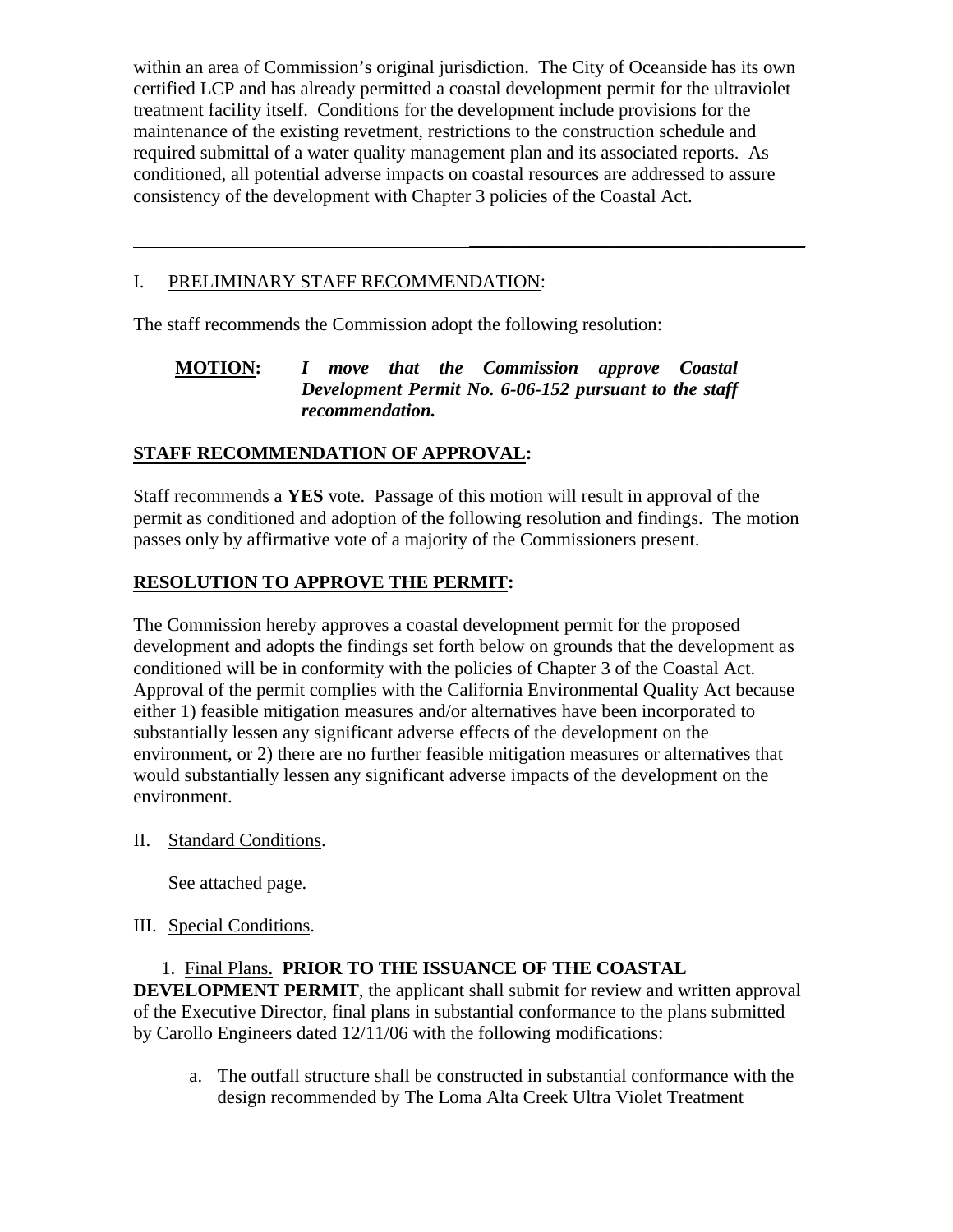Facility Discharge Pipe Stability and Wave Runup Analysis by Hani Elwany dated 3/13/07, as shown on Exhibit #5.

- b. Plans indicating the reconstructed riprap revetment will be constructed to minimize impacts to public access. Plans shall incorporate any modification to the riprap that will decrease the revetment footprint while still protecting the outfall pipe and the neighboring condominium building, including seaward and southern extent of the existing revetment.
- c. Plans indicating the proposed apron no larger than 6'x 6'and located no less than 10' inland of the revetment footprint.

The permittee shall undertake development in accordance with the approved final plans. Any proposed changes to the approved final plans shall be reported to the Executive Director. No changes to the approved final plans shall occur without an amendment to this coastal development permit unless the Executive Director determines that no amendment is legally required.

 2. Revetment As-Built Plans/Shoreline Protection. Within 60 days following completion of the outfall installation and revetment reconfiguration, the permittee shall submit revetment as-built plans to be reviewed and approved in writing by the Executive Director documenting that the revised revetment is in substantial conformance with the revetment plans approved pursuant to final plans approved by Special Condition #1.

In addition, within 60 days following completion of the revetment reconfiguration, the permittee shall submit a geological survey of the existing revetment, prepared by a licensed geologist, or civil or geotechnical engineer for the review and written approval of the Executive Director. The survey shall identify permanent benchmarks from the property line or another fixed reference point from which the elevation and seaward limit of the revetment can be referenced for measurements in the future.

 3. No Future Seaward Extension of Shoreline Protective Devices. By acceptance of this Permit, the applicant agrees, on behalf of itself and all successors and assigns, that no future repair or maintenance, enhancement, reinforcement, or any other activity affecting the existing shoreline protective device, as shown on Exhibit #3, shall be undertaken if such activity extends the footprint seaward of the subject shoreline protective device as specified in Special Condition #2 of CDP #6-06-152. By acceptance of this Permit, the applicant waives, on behalf of itself and all successors and assigns, any rights to such activity that may exist under Public Resources Code Section 30235.

 4. Long-Term Revetment Monitoring Program. **PRIOR TO THE ISSUANCE OF THE COASTAL DEVELOPMENT PERMIT**, the applicant shall submit for review and written approval of the Executive Director, a long-term monitoring plan for the existing shoreline protection. The purpose of the plan is to monitor and identify damage or changes to the revetment such that repair and maintenance is completed in a timely manner to avoid further encroachment of the revetment on the beach. The monitoring plan shall incorporate, but not be limited to the following:

 a. An evaluation of the current condition and performance of the revetment, addressing any migration or movement of rock which may have occurred on the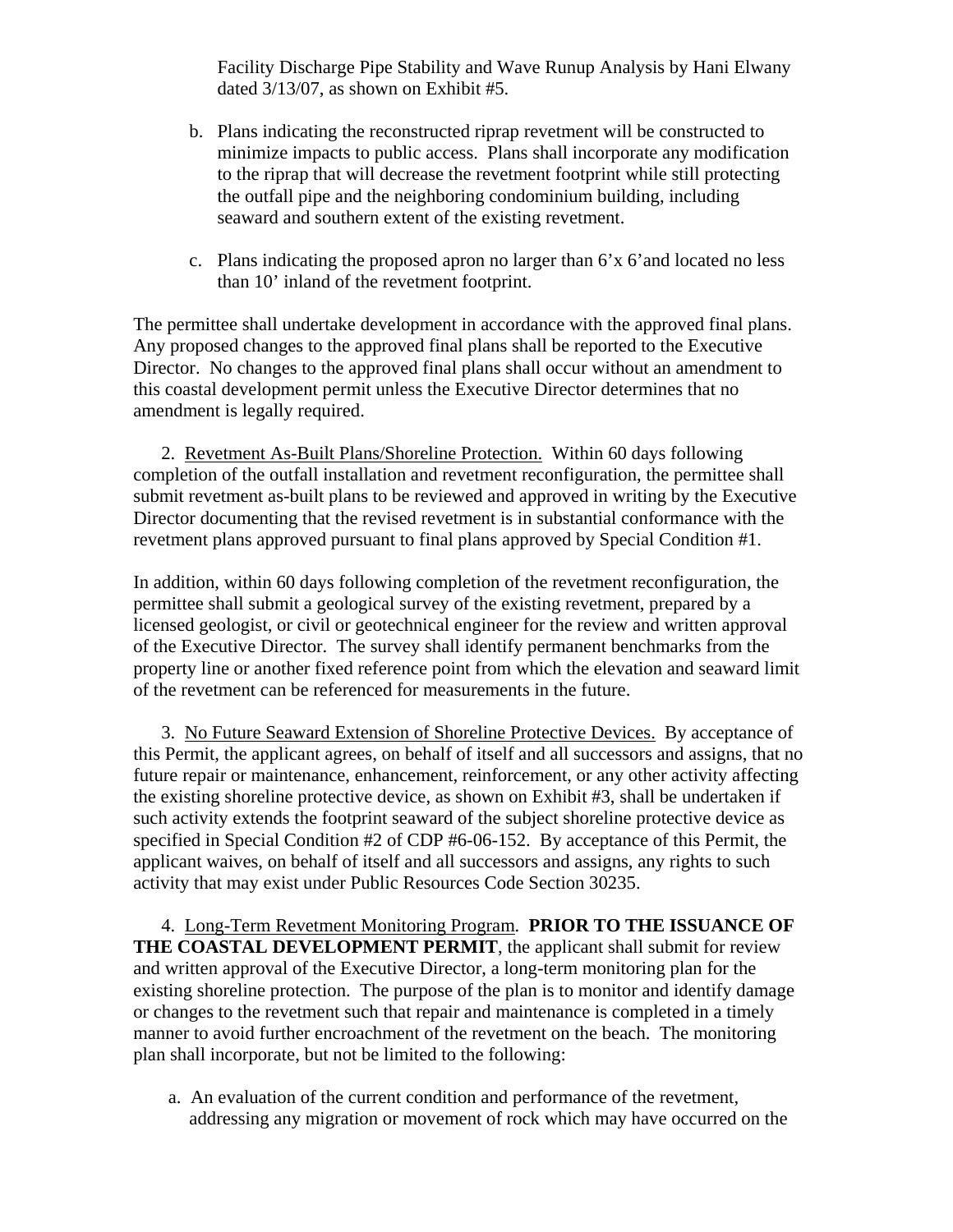site and any significant weathering or damage to the revetment that may adversely impact its future performance.

- b. Measurements taken from the benchmarks established in the survey as required in Special Condition #2 of CDP #6-06-152 to determine settling or seaward movement of the revetment. Changes in the beach profile fronting the site shall be noted and the potential impact of these changes on the effectiveness of the revetment evaluated.
- c. Recommendations on any necessary maintenance needs, changes or modifications to the revetment to assure its continued function and to assure no encroachment beyond the permitted toe.
- d. An agreement that the permittee shall apply for a coastal development permit within 90 days of submission of the report required in subsection c. above for any necessary maintenance, repair, changes or modifications to the project recommended by the report that require a coastal development permit and implement the repairs, changes, etc. approved in any such permit.

The above-cited monitoring information shall be summarized in a report prepared by a licensed engineer familiar with shoreline processes and submitted to the Executive Director for review and written approval. The report shall be submitted to the Executive Director and the City of Oceanside Engineering Department after each winter storm season but prior to May 1st of each year starting with May 1, 2008. Monitoring shall continue throughout the life of the revetment or until the revetment is removed or replaced under a separate coastal development permit.

The permittee shall undertake development in accordance with the approved monitoring program. Any proposed changes to the approved program shall be reported to the Executive Director. No changes to the program shall occur without a Coastal Commission approved amendment to this coastal development permit unless the Executive Director determines that no amendment is legally required.

 5. Water Quality Monitoring Plan. **PRIOR TO ISSUANCE OF THE COASTAL DEVELOPMENT PERMIT**, the applicant shall submit for the review and approval of the Executive Director, two (2) copies of a Final Water Quality Monitoring Plan (WQMP) to measure the effectiveness of the Ultra Violet Light Treatment Facility and results of discharges of treated water from Loma Alta Creek to the ocean waters at Buccaneer Beach. The WQMP shall provide detailed information on the methods used, including sample collection methods at each of the locations noted below. The WQMP shall be in substantial conformance with the following requirements:

- (a) Monitoring locations must include the following locations:
	- (i) Just upstream of the flow diversion within the channel (influent);
	- (ii) Within the treatment facility system just before and after UV treatment
	- (iii) In the water traveling out of the discharge pipe toward the ocean (effluent);
	- (iv) At the discharge pipe outlet in the mixing zone at ankle depth;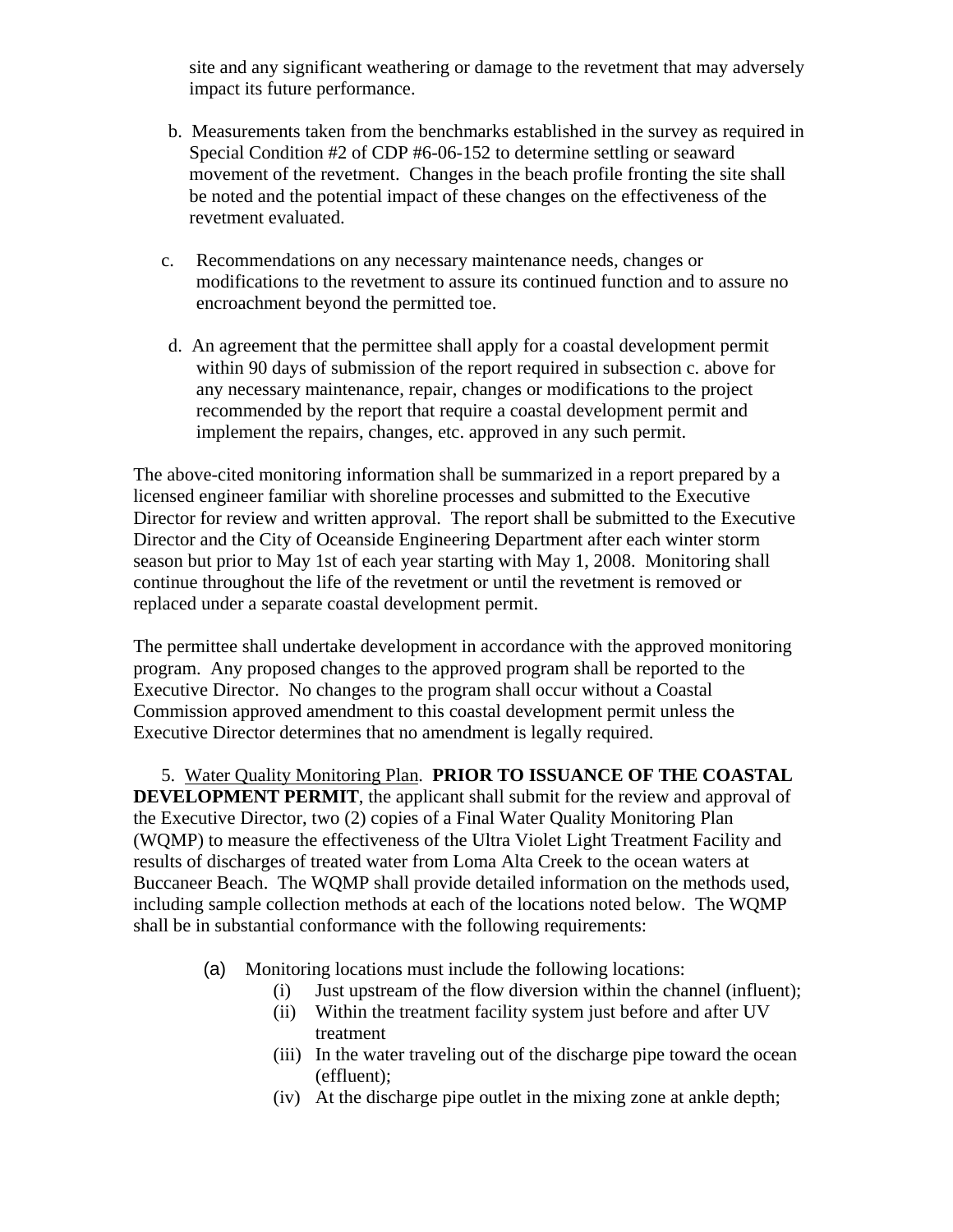- (b) Water quality data must be obtained by grab samples at the following frequencies and reported for the following constituents:
	- (i) Flow (cfs or gpm): Flow must be measured at the treatment facility discharge pipe outlet and weekly flow rates reported. Flow rate at the time of sampling shall be reported.
	- (ii) Total Coliform, Fecal Coliform and Enterococcus (MPN or CFU /100ml): Bacteria monitoring must be conducted at least once per week.
- (c) Water quality monitoring shall commence when the treatment facility begins operating and shall continue for a period of no less than one year. The applicant shall submit an annual report to the Executive Director documenting the results of the above monitoring activities and any associated beach water quality monitoring data.

The permittee shall undertake development in accordance with the approved final plans. Any proposed changes to the approved final plans shall be reported to the Executive Director. No changes to the approved final plans shall occur without a Commission amendment to this coastal development permit unless the Executive Director determines that no amendment is required.

## 6. Assumption of Risk, Waiver of Liability and Indemnity Agreement

a. By acceptance of this permit, the applicant acknowledges and agrees (i) that the site may be subject to hazards from wave action and flooding (ii) to assume the risks to the applicant and the property that is the subject of this permit of injury and damage from such hazards in connection with this permitted development; (iii) to unconditionally waive any claim of damage or liability against the Commission, its officers, agents, and employees for injury or damage from such hazards; and (iv) to indemnify and hold harmless the Commission, its officers, agents, and employees with respect to the Commission's approval of the project against any and all liability, claims, demands, damages, costs (including costs and fees incurred in defense of such claims), expenses, and amounts paid in settlement arising from any injury or damage due to such hazards.

B. **PRIOR TO ANY CONVEYANCE OF THE PROPERTY THAT IS THE SUBJECT OF THIS COASTAL DEVELOPMENT PERMIT**, the applicant shall execute and record a deed restriction, in a form and content acceptable to the Executive Director: (1) indicating that, pursuant to this permit, the California Coastal Commission has authorized development on the subject property, subject to terms and conditions that restrict the use and enjoyment of that property (hereinafter referred to as the "Standard and Special Conditions"); and (2) imposing all Standard and Special Conditions of this permit as covenants, conditions and restrictions on the use and enjoyment of the Property. The restriction shall include a legal description of the applicant's entire parcel or parcels. It shall also indicate that, in the event of an extinguishment or termination of the deed restriction for any reason, the Standard and Special Conditions of this permit shall continue to restrict the use and enjoyment of the subject property so long as either this permit or the development it authorizes – or any part, modification, or amendment thereof – remains in existence on or with respect to the subject property.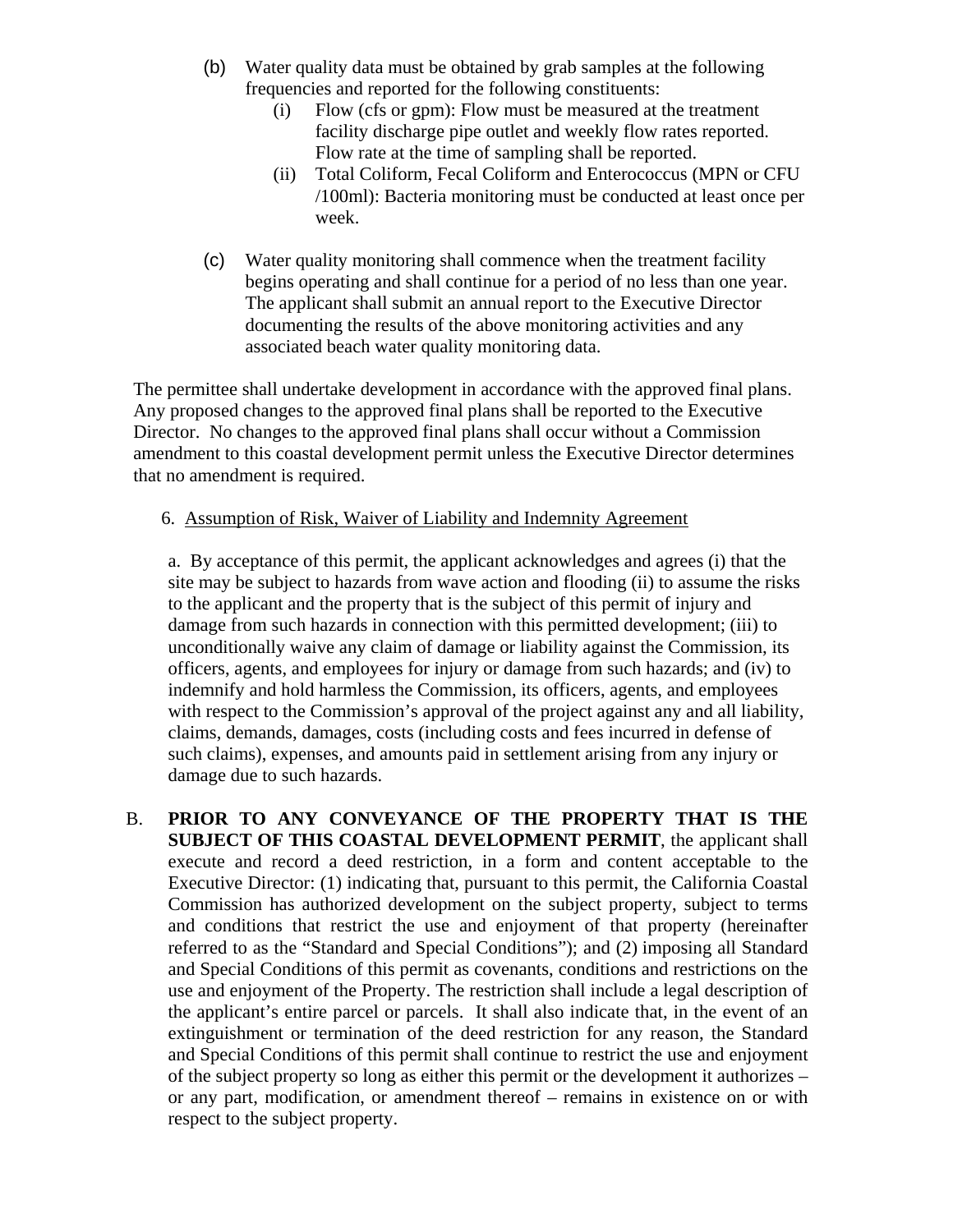## C. **PRIOR TO ISSUANCE OF THE COASTAL DEVELOPMENT PERMIT**, the applicant shall submit a written agreement, in a form and content acceptable to the Executive Director, incorporating all of the above terms of this condition.

 8. Other Special Conditions of the Oceanside Regular Coastal Permit. Except as provided by this coastal development permit, this permit has no effect on conditions imposed by the City of Oceanside pursuant to an authority other than the Coastal Act.

 9. Construction Schedule/Staging Areas/Access Corridors. **PRIOR TO ISSUANCE OF THE COASTAL DEVELOPMENT PERMIT**, the applicant shall submit to the Executive Director for review and written approval, detailed plans identifying the location of access corridors to the construction sites and staging areas, and a final construction schedule. Access shall only be via the identified access corridors. Said plans shall include the following criteria specified via written notes on the plan:

a. Use of sandy beach and public parking areas outside the actual construction site i.e. Buccaneer Park, including on-street parking, where the interim storage of materials and equipment is prohibited.

b. No work shall occur on the beach during the summer peak months (start of Memorial Day weekend through Labor day) of any year.

c. Equipment used on the beach shall be removed from the beach at the end of each workday.

The permittee shall undertake development in accordance with the plans and construction schedule. Any proposed changes to the approved plans or construction schedule shall be reported to the Executive Director. No changes to the plans or schedule shall occur without a Coastal Commission approved amendment to this coastal development permit unless the Executive Director determines that no amendment is required.

 10. Construction Materials. Disturbance to sand and intertidal areas shall be minimized. Beach sand excavated shall be redeposited on the beach. Local sand, cobbles or shoreline rocks shall not be used for backfill or construction material. The permittee shall remove from the beach and revetment area any and all debris that result from the construction.

 11. Project Modifications. Only that work specifically described in this permit is authorized. Any additional work requires separate authorization from the Executive Director. **If, during construction, site conditions warrant changes to the project (i.e. increased revetment relocation), the San Diego District office of the Coastal Commission shall be contacted immediately prior to any changes to the project in the field.** 

IV. Findings and Declarations.

The Commission finds and declares as follows:

1. Detailed Project Description.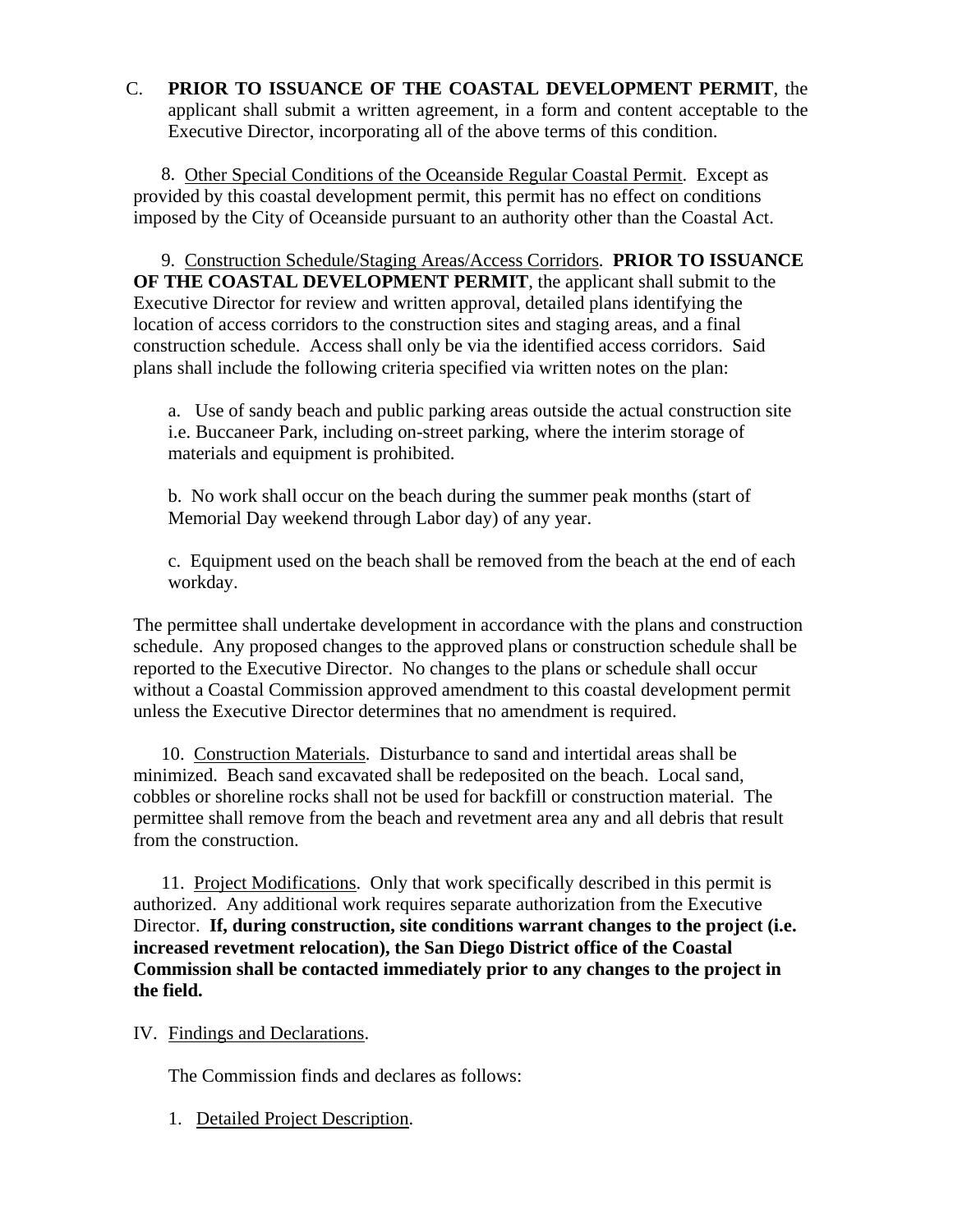### Project Background

The Loma Alta Creek watershed is comprised of 14 habitat types, with most land being urbanized (70% of the water shed) and is included on Section 303(d) of the federal Clean Water Act list of impaired water bodies for bacterial indicators, other contaminants, and eutrophication within the slough and for 1.1 miles of coastline at the opening. The increased eutrophication and the presence of bacteria and pathogens in the watershed pose a threat to REC-1 (water contact recreational activities associated with swimming) and REC-2 (non-contact water recreational activities involving incidental water contact) and have directly impacted the ocean water quality at Buccaneer Beach. The bacterial presence in Loma Alta Creek has resulted in numerous beach closures and postings at Buccaneer Beach. Historically, Buccaneer Beach was subject to closures that lasted the entire summer season. Buccaneer Beach is an easily accessible and highly used public beach. It has a wide sandy bank that extends all the way east to the sidewalk alongside Pacific Street and reaches capacity during the summer months. The unobstructed sandy shoreline extends approximately 200 feet, measuring from east to west, along Pacific Street.

In 1992, the City began diversion of the entire Loma Alta Creek flow during dry weather conditions, and combined the flow with treated wastewater from the adjacent La Salina Wastewater Treatment facility. The Regional Water Quality Board indicated to the City that this was a temporary solution to the problem. Furthermore, the La Salina Waste Water Treatment Facility no longer has the capacity to accommodate the volume of water associated with this diversion. As such the City of Oceanside is proposing the construction of an Ultraviolet Treatment Facility. The water will be filtered and then ultraviolet (UV) radiated to kill bacteria. The treated water will then flow by gravity via a pipeline that would cross under the Pacific Street Bridge to Buccaneer Beach and then outlet to the ocean (ref. Exhibit  $\#2 \& 3$ ). The discharge pipe and outfall will be located within an existing rip rap revetment. The discharge system will operate only during the summer season.

The proposed ultraviolet facility would not change the flow pattern of Loma Alta Creek onto the beach. The Creek has historically flowed uninterrupted during the winter/wet months across Buccaneer Beach and into the Pacific Ocean. The ultraviolet facility would be located within the already developed La Salina facility and no impacts to wetlands are associated with this development.

### Project Description.

The proposed endwall structure will be 6' x 6' in size and will be placed on top of a  $\frac{3}{4}$ " crushed gravel base. No impacts to sensitive habitat and no loss of public beach are proposed with this project. The outflow pipe will be placed under the beach behind and parallel to an existing riprap revetment. This revetment runs from the Pacific Street Bridge west (parallel to the Loma Alta Creek) that then turns north and runs parallel to the beach, connecting to revetments for other development to the north. The location of the endfall and discharge pipe is protected by and located adjacent to and within this existing revetment. The outfall structure is proposed to run parallel with the east to west facing revetment on the north side of Buccaneer Beach (ref. Exhibit #3) and outlet at the point this rip rap makes the 90 degree angle and begins to run south to north (ref. Exhibit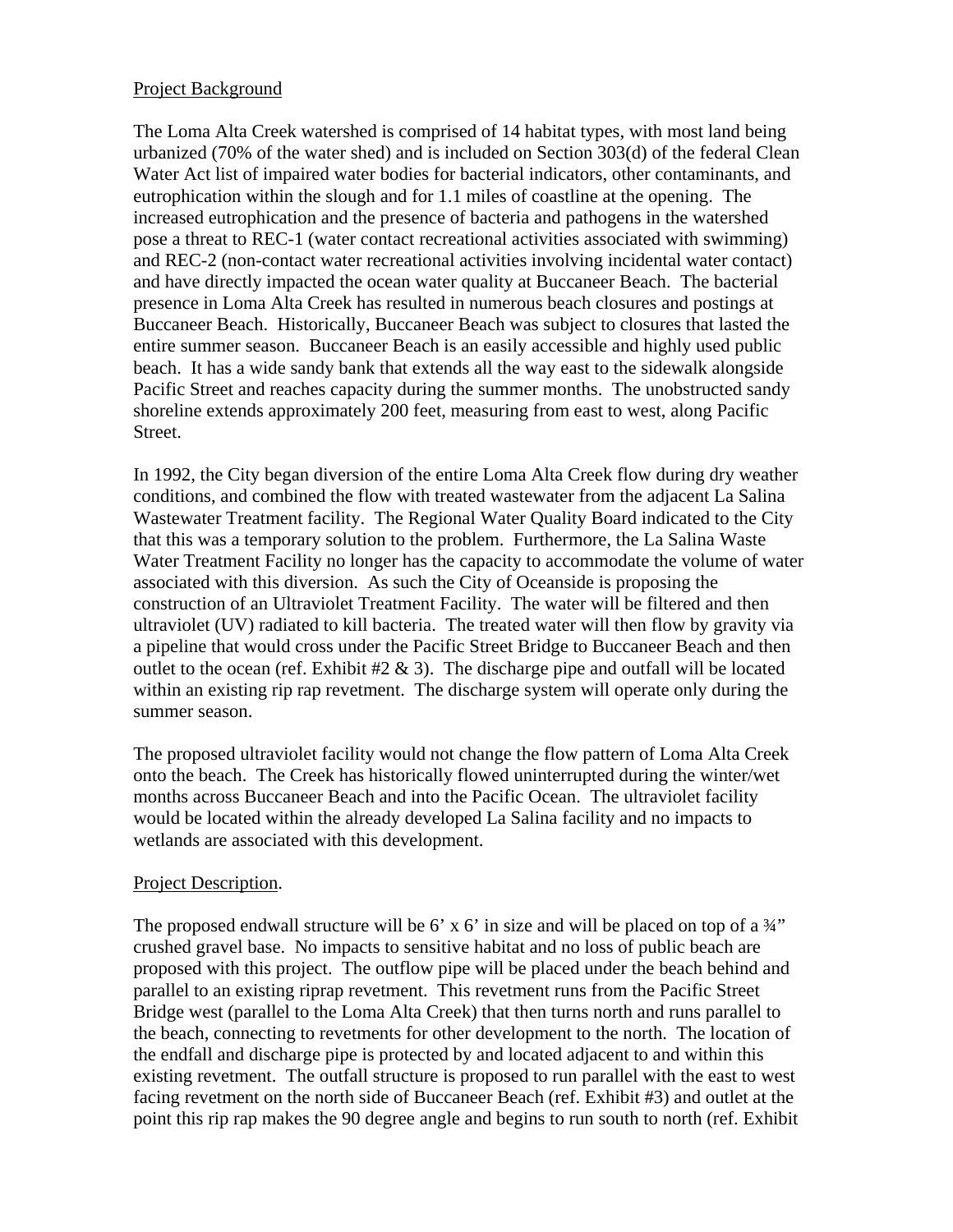#3). These revetments were approved by the Commission in 1981 for the protection of an existing condominium building located north of Buccaneer Beach. During construction, the riprap would be temporarily laid back, the pipeline placed beside the revetment and the endwall of the outfall pipe will be located underneath it. The riprap will then be replaced in its same position. The riprap boulders will completely cover the outfall structure protecting it from waves and storms as well as visually screening the structure from beach users. The endwall would be located at an elevation 2.65 mean sea level, which is the mean high tide mark. In order to prevent high tide from entering the discharge pipe, a one way valve will be installed. The outfall would flow at an average rate of 500 gallons per minute (gpm), and a peak flow of 700 gpm. This would be similar to the October through May existing condition in which the creek flows unimpeded directly into the ocean via a channel that bisects Buccaneer Beach. There will be approximately 1,200 cubic yards of grading, but no material will be removed from the site.

## Commission Jurisdiction

The outflow pipe and outfall structure west of the Pacific Street Bridge, are located on Buccaneer Beach and within the Commission's original permit jurisdiction. Therefore, this permit is for the outfall pipe and outfall structure and its associated effluent only, all other components of the UV treatment facility are within the City of Oceanside's coastal development permit jurisdiction. The City permitted the UV treatment facility by Regular Coastal Permit #RC-18-06, approved on December 11, 2006.

The specific project before the Commission is the construction of the outfall pipe, the endwall and the associated effluent. The project in its entirety will ultimately result in improved water quality from Loma Alta Creek to Buccaneer Beach. Because the outfall pipe, endwall and effluent are within the Commission's original jurisdiction the Chapter 3 policies of the Coastal Act are the standard of review.

2. Geologic Stability. Coastal Act Policy 30253 has provisions for geological stability and states in part:

# **Section 30253**

New development shall:

 (1) Minimize risks to life and property in areas of high geologic, flood, and fire hazard.

 (2) Assure stability and structural integrity, and neither create nor contribute significantly to erosion, geologic instability, or destruction of the site or surrounding area or in any way require the construction of protective devices that would substantially alter natural landforms along bluffs and cliffs.

### In addition, section 30235 of the Coastal Act is applicable and states:

# **Section 30235**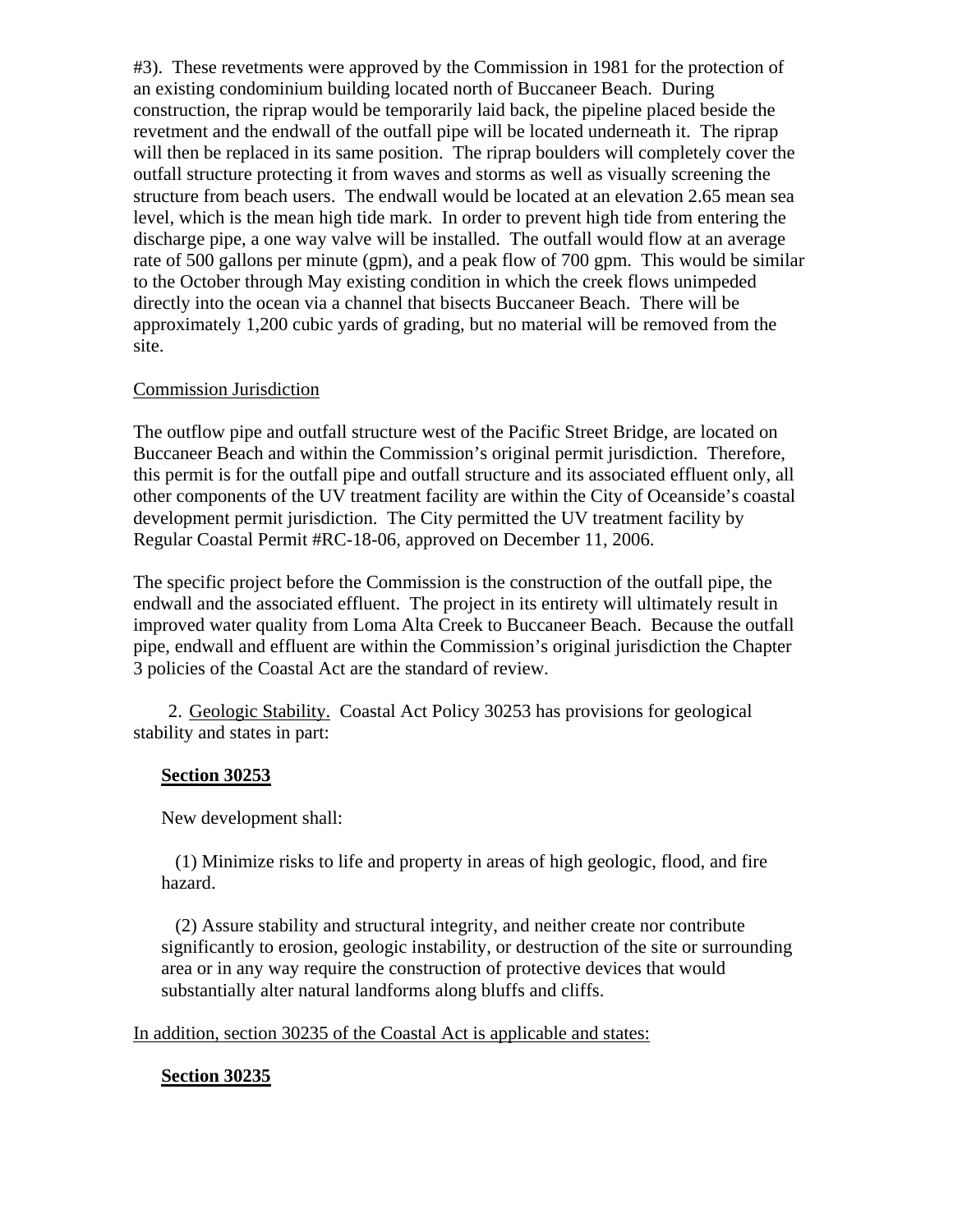Revetments, breakwaters, groins, harbor channels, seawalls, cliff retaining walls, and other such construction that alters natural shoreline processes shall be permitted when required to serve coastal-dependent uses or to protect existing structures or public beaches in danger from erosion, and when designed to eliminate or mitigate adverse impacts on local shoreline sand supply.

The project includes both a new pipe and outfall structure on the beach. Both these structures will be subject to threat from wave action and flooding, and therefore, if outleted on the beach, shoreline protection will be necessary. Because of the concerns with creating a new discharge on the beach and due to the hazards of the location, three alternatives were considered by the City for the placement of the outfall pipe. Alternative #1 included a structure similar to that being proposed, the primary difference being that the outfall pipe was located at the rear (east) of the beach. However, the applicant determined that this alternative was not feasible due to low flow velocity. During the summer, a sand berm with a level top would build up near the bridge, and there would not be enough slope to facilitate movement of the low flow discharge into the ocean. The discharge would therefore accumulate and pond east of the bridge, resulting in algal and bacterial growth. Alternative #2 included extending the outfall pipe farther seaward into the ocean. However, the applicant found that this alternative was also not feasible because the nearshore area is too dynamic and is subject to sand erosion and accretion. If the pipe were located farther seaward from the proposed location, the sand underneath the pipe would erode, exposing the pipe. This would present safety issues for swimmers and beach-users and could jeopardize the integrity of the pipe. Further, if the nearshore area experienced accretion, the outfall could be buried, thereby affecting the discharge.

The alternative of locating the outfall within the existing scour pond of Loma Alta Creek, as opposed to directly on the beach, was discussed as a further alternative. This location was eliminated due to site constraints. The existing intake for the UV facility is located at the western extreme of the scour pond. If the effluent were outletted in the scour pond, it would not be possible to separate the treated from the untreated water. Further, a sand berm exists between the Loma Alta scour pond lagoon area and the ocean. If the water were redirected back to this area, it would not only mix with untreated water but would pond within the lagoon area and inevitably become re-contaminated creating problems similar to those associated with Alternative #1 discussed above. While an outlet directly on the beach is not the ideal location, in this particular case, given site constraints and existing conditions, the Commission has concluded that it is the least impacting and most beneficial option for this site.

As stated above, there is an existing revetment that runs from the Pacific Street Bridge west (parallel to the Loma Alta Creek) that then turns north and runs parallel to the beach, connecting to revetments for other development to the north. Section 30235 of the Coastal Act does allow for the construction of shoreline protective devices if needed to protect existing development. Because the discharge pipe and endwall structure are proposed to be protected by the existing revetment, no new shoreline protective device is necessary. The outfall structure is proposed within the revetment on the north side of Buccaneer Beach (ref. Exhibit 3). The outlet structure will be subject to weather events and may lead to scouring of the endwall and discharge pipe. A wave runup analysis was completed for the project which states: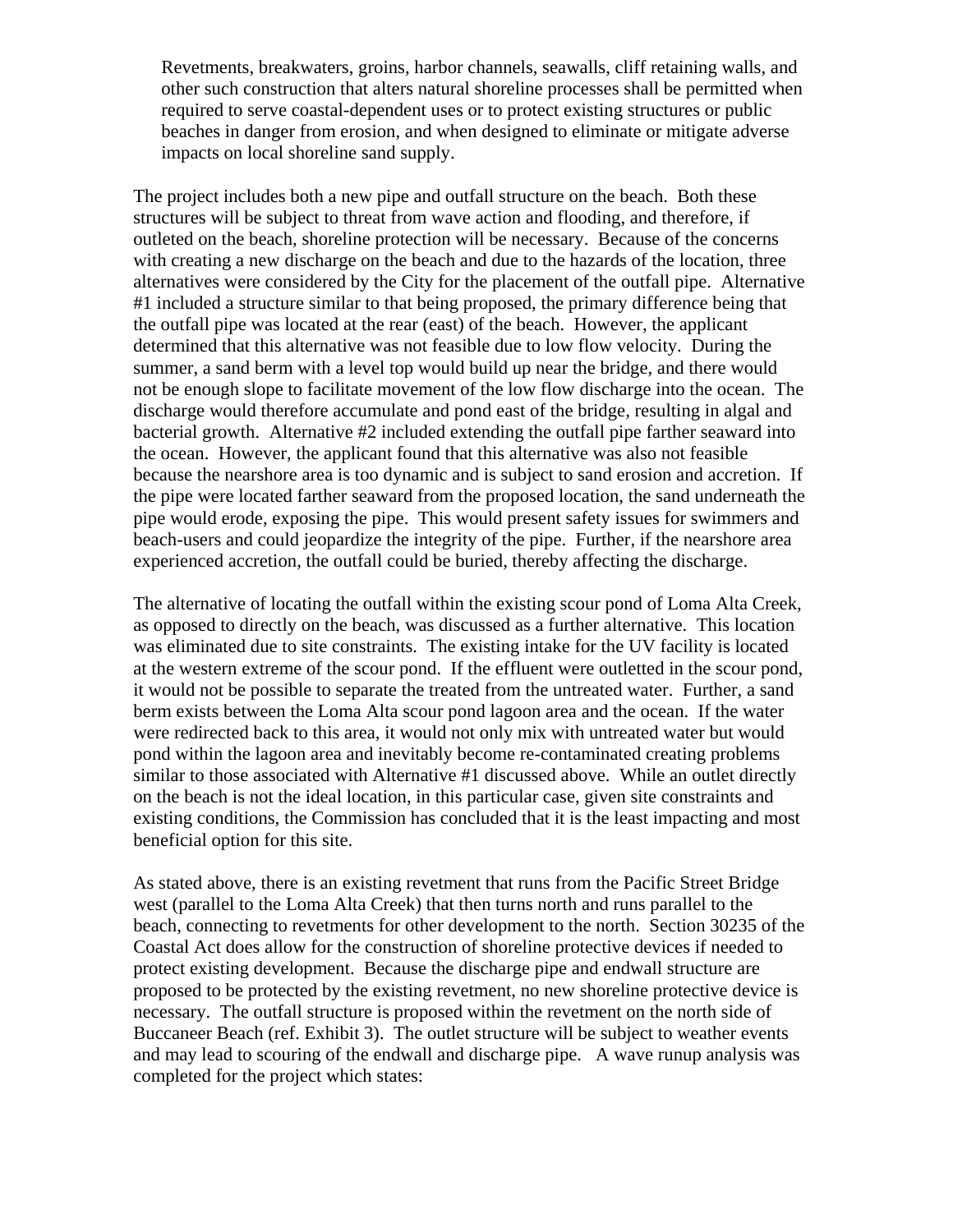The outfall pipe will be protected by two revetments (west and south). Under large wave storm conditions, some of the beach sand in front of the west revetment may be exposed. However, this revetment will be able to withstand the effects of such wave events. The revetment consists of several layers of stones, which would reduce the effects of pore pressure on the sand behind the revetment. In addition, the foundation of the outfall pipe is concrete with a front wall [ref Exhibit #5] to prevent any possibility of scour occurring under the structure.

Because of frequent wave action, some protection for the discharge pipe and outfall structure was recommended by the wave runup analysis. As recommended, the outfall structure includes a 6 ft. by 6 ft. concrete apron to be constructed down into the beach sand. This concrete apron will serve as a scour guard to prevent the outfall structure from being undermined by wave action. The endwall, as submitted by the applicant, did not include the reinforcing apron (ref. Exhibit #4). Staff requested the applicant conduct a wave runup analysis. The wave runup analysis recommended the endwall incorporate a concrete apron to increase the strength and stability of the discharge pipe and endwall structure. Special Condition #1 therefore requires the applicant to submit final plans reflecting the recommendations of this wave runup analysis. Further, should site conditions warrant changes to these recommendations, Special Condition #11 requires the applicant to contact the San Diego office. Therefore, as conditioned, the geologic stability of the outfall has been properly addressed.

The removal and replacement of the revetment rocks could also alter the structural integrity of the revetment itself. The revetment is not only necessary to protect the outfall structure but as stated above, serves to protect the surrounding development. Special Condition #4 requires the applicant to develop a long term monitoring plan for the revetment. This monitoring plan will document the location of the riprap rocks as well as determine whether maintenance or improvements to the revetment are necessary annually. As such, the integrity and essential function of the revetment will be maintained.

With the documented stability of the existing revetment and outfall structure as well as the special condition requirements for final plans and riprap maintenance, the integrity and stability of the proposed structure will be protected and is therefore consistent with the Chapter 3 policies of the Coastal Act relating to geologic stability.

3. Water Quality/Marine Resources.

### **Section 30230**

 Marine resources shall be maintained, enhanced, and where feasible, restored. Special protection shall be given to areas and species of special biological or economic significance. Uses of the marine environment shall be carried out in a manner that will sustain the biological productivity of coastal waters and that will maintain healthy populations of all species of marine organisms adequate for longterm commercial, recreational, scientific, and educational purposes.

### **Section 30231**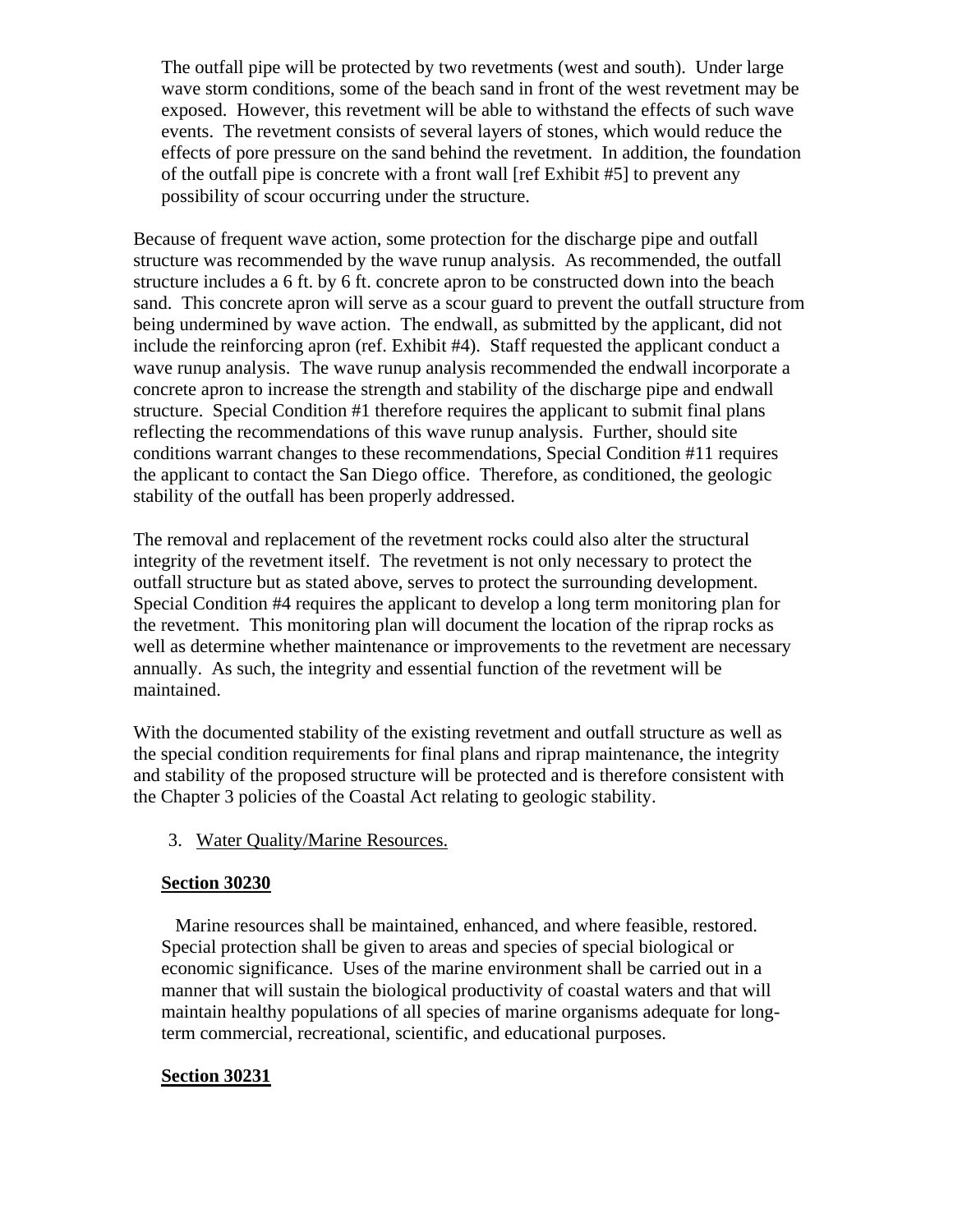The biological productivity and the quality of coastal waters, streams, wetlands, estuaries, and lakes appropriate to maintain optimum populations of marine organisms and for the protection of human health shall be maintained and, where feasible, restored through, among other means, minimizing adverse effects of waste water discharges and entrainment, controlling runoff, preventing depletion of ground water supplies and substantial interference with surface water flow, encouraging waste water reclamation, maintaining natural vegetation buffer areas that protect riparian habitats, and minimizing alteration of natural streams.

#### **Section 30236**

 Channelizations, dams, or other substantial alterations of rivers and streams shall incorporate the best mitigation measures feasible, and be limited to (l) necessary water supply projects, (2) flood control projects where no other method for protecting existing structures in the floodplain is feasible and where such protection is necessary for public safety or to protect existing development, or (3) developments where the primary function is the improvement of fish and wildlife habitat.

The portion of the project subject to review by the Commission includes only the outflow pipe/outfall structure and discharge associated with an Ultraviolet treatment facility. The entire project will result in improved water quality on Buccaneer Beach. The UV treatment facility will treat all dry weather flows from Loma Alta Creek. Loma Alta Creek outlets onto Buccaneer Beach during winter months and historically during summer months as well. Loma Alta Creek is classified as an impaired water body and the bacteria in the water often caused beach closures at Buccaneer Beach, some of which have extended for the entire summer season.

In 1992 the City of Oceanside began diverting this water during dry weather conditions (summer months) to La Salina Treatment facility and combining the water with treated wastewater. However, the Creek water itself remains untreated. The water is then pumped 8,400 feet through an offshore ocean outfall. So while preventing beach closures, this diversion did not address the impacts of contamination. As proposed, the water would be filtered and treated by a UV treatment facility. The result being treated water outletting on the beach, as opposed to untreated water outletting onto the beach, leading to beach closures (historic conditions prior to the diversion which began in 1992), or into the ocean waters 8,400 ft. offshore (present conditions).

The construction of the outfall pipe will require construction equipment and the grading of 1,200 cubic yards of beach sand. The applicant has proposed that none of the grading material will be exported off site, but rather, will be relocated on the beach and replaced post-construction. Special Condition #9 prevents the applicant from exporting any of the associated beach sand or cobblestone or using these materials for construction. Further, construction activities and the use of equipment may lead to disturbance of sand and intertidal areas. Special Condition #9 also required the applicant to minimize impacts to the sand and intertidal areas during construction activities. Thus, as conditioned, the possible impacts to the sandy beach and intertidal area have been properly addressed.

When operational (during the summer months), the UV treatment facility will treat 95% of the water from Loma Alta Creek, with the remaining 5%, due to filter backsplash,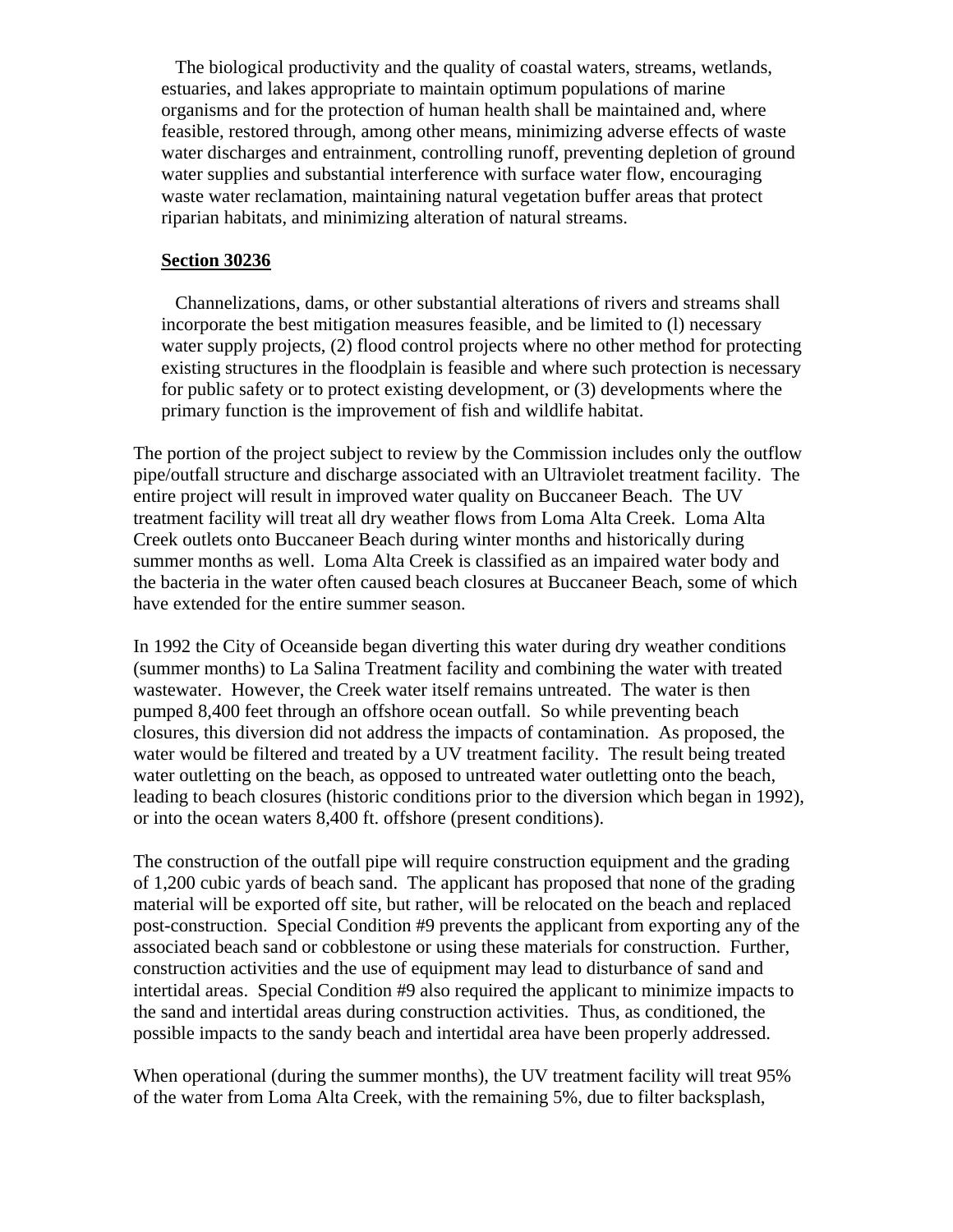being diverted to the La Salina Waste Water Treatment Plant. Thus, the amount of water discharged at the outfall will be approximately 5% less than that taken in.

Treating water with UV is a relatively new procedure and is generally considered highly effective at treating water contaminated with bacteria. However, the specific benefits for Loma Alta Creek and Buccaneer Beach cannot be precisely predicted. As such, a Water Quality Monitoring Plan has been proposed by the applicant; however the final document has not been submitted. Special Condition #5 requires the applicant to submit for approval a detailed Water Quality Management Plan, indicating the contaminant levels of the water pre- and post- treatment. This monitoring plan will assure the UV treatment is adequately treating this water, thus improving water quality and preventing beach closures. Therefore the project, as conditioned, can be found consistent with the Chapter 3 policies regarding water quality and marine resources.

4. Public Access/Recreation. The proposed development is located directly on Buccaneer Beach and as such may have impacts on public access and recreation. Section 30604(c) requires that the Commission make a specific finding that the development conforms to the public access and recreation policies of the Coastal Act. In addition, many policies of the Coastal Act address the provision, protection and enhancement of public access to and along the shoreline, in particular, Sections 30210, 30211, 30213, 30220 and 30221. These policies address maintaining the public's ability to reach and enjoy the water, preventing overcrowding by providing adequate recreational areas, and protecting suitable upland recreational sites and state in part:

#### **Section 30210**

 In carrying out the requirement of Section 4 of Article X of the California Constitution, maximum access, which shall be conspicuously posted, and recreational opportunities shall be provided for all the people consistent with public safety needs and the need to protect public rights, rights of private property owners, and natural resource areas from overuse.

#### **Section 30211**

 Development shall not interfere with the public's right of access to the sea where acquired through use or legislative authorization, including, but not limited to, the use of dry sand and rocky coastal beaches to the first line of terrestrial vegetation.

#### **Section 30213**

 Lower cost visitor and recreational facilities shall be protected, encouraged, and, where feasible, provided. Developments providing public recreational opportunities are preferred.

#### **Section 30220**

 Coastal areas suited for water-oriented recreational activities that cannot readily be provided at inland water areas shall be protected for such uses.

#### **Section 30221**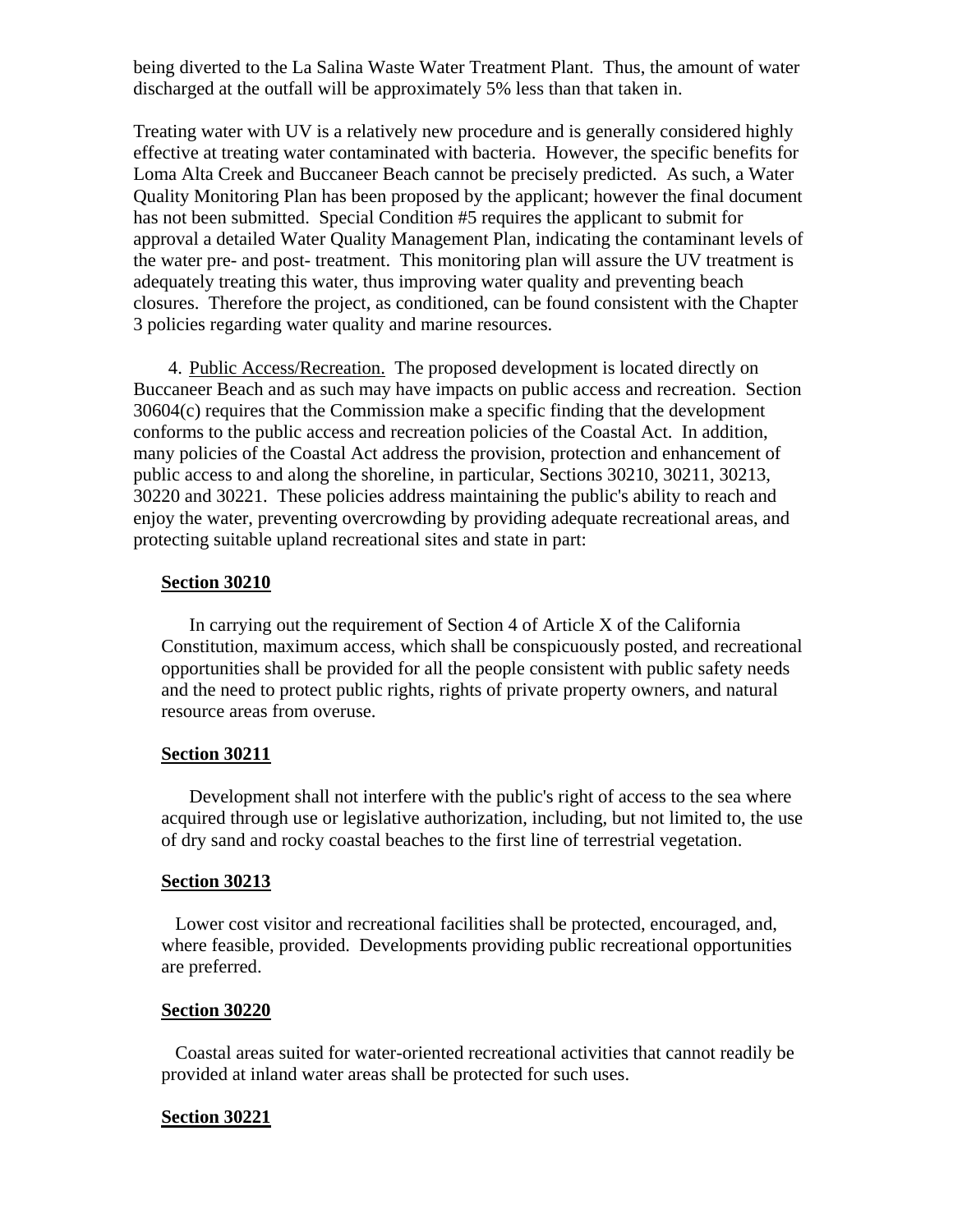Oceanfront land suitable for recreational use shall be protected for recreational use and development unless present and foreseeable future demand for public or commercial recreational activities that could be accommodated on the property is already adequately provided for in the area.

The proposed development includes the development of an ultraviolet treatment facility to treat the contaminated waters of Loma Alta Creek. Historically these waters outlet onto Buccaneer Beach year-round and this led to the beach closures during the dry weather months (summer season). From 1992 until the present, the waters have been diverted to the City's sewage treatment plant and into the ocean through an offshore outfall pipe. However, diversion in this manner does not treat the water and is no longer feasible. If the water was to again outlet onto Buccaneer Beach untreated, it would likely lead to beach closures and therefore impacts to public access. As proposed, all dry weather flows from Loma Alta creek will be treated by an Ultraviolet treatment facility to be located within an existing developed area. Once treated, the water will then outlet directly onto Buccaneer Beach, just north of the existing Loma Alta Creek mouth. As stated above, because outletting on a public beach is not ideal, the applicant proposed three different locations for the outflow pipe. One being further inland on the sand and the other located subtidally, as well as relocating the outfall pipe back into the lagoon portion of Loma Alta Creek. As discussed above, due to various site constraints, all these alternatives were eliminated as potential locations. Therefore, locating the outfall within existing riprap is the most desirable alternative and will result in the least impacts to public access.

The outfall would flow at an average rate of 500 gallons per minute (gpm), with a peak flow of 700 gpm. The total ponding depth for this rate of flow would be only inches deep during low tide, and undetectable at high tide. It would be similar to the October through May existing conditions, in which the creek flows unimpeded directly into the ocean. Thus, the effluent will have no impacts to public access.

The outfall, endfall and discharge pipe will be located in existing and permitted riprap. If during wave action or storm events portions of the revetment are dislodged from the revetment, it is possible that the discharge pipe and associated structures will become exposed, leading to impacts to public access. The applicant has submitted a wave runup analysis that makes recommendations to assure the discharge pipe will not shift or become exposed. Special Condition #1 requires the applicant to incorporate these recommendations into the final submitted plans, to assure the discharge pipe will be constructed in the most stable way.

The construction of the outfall will require the applicant to remove some of the existing riprap rocks. It is possible that the reconfiguration of the riprap could take up more of the available sandy beach, thus increasing impacts to public access. Special Condition #1 requires the applicant to reconfigure the revetment to have the least possible impacts to public access. Special Conditions #2 requires the applicant to submit as-built plans showing the revetment as approved by Special Condition #1. Special Conditions #2 and #3 require the applicant to maintain the revetment in this configuration and restricts the seaward extension of the riprap in the future. The public access impacts resulting from the outfall structure and the associated revetment have therefore been minimized.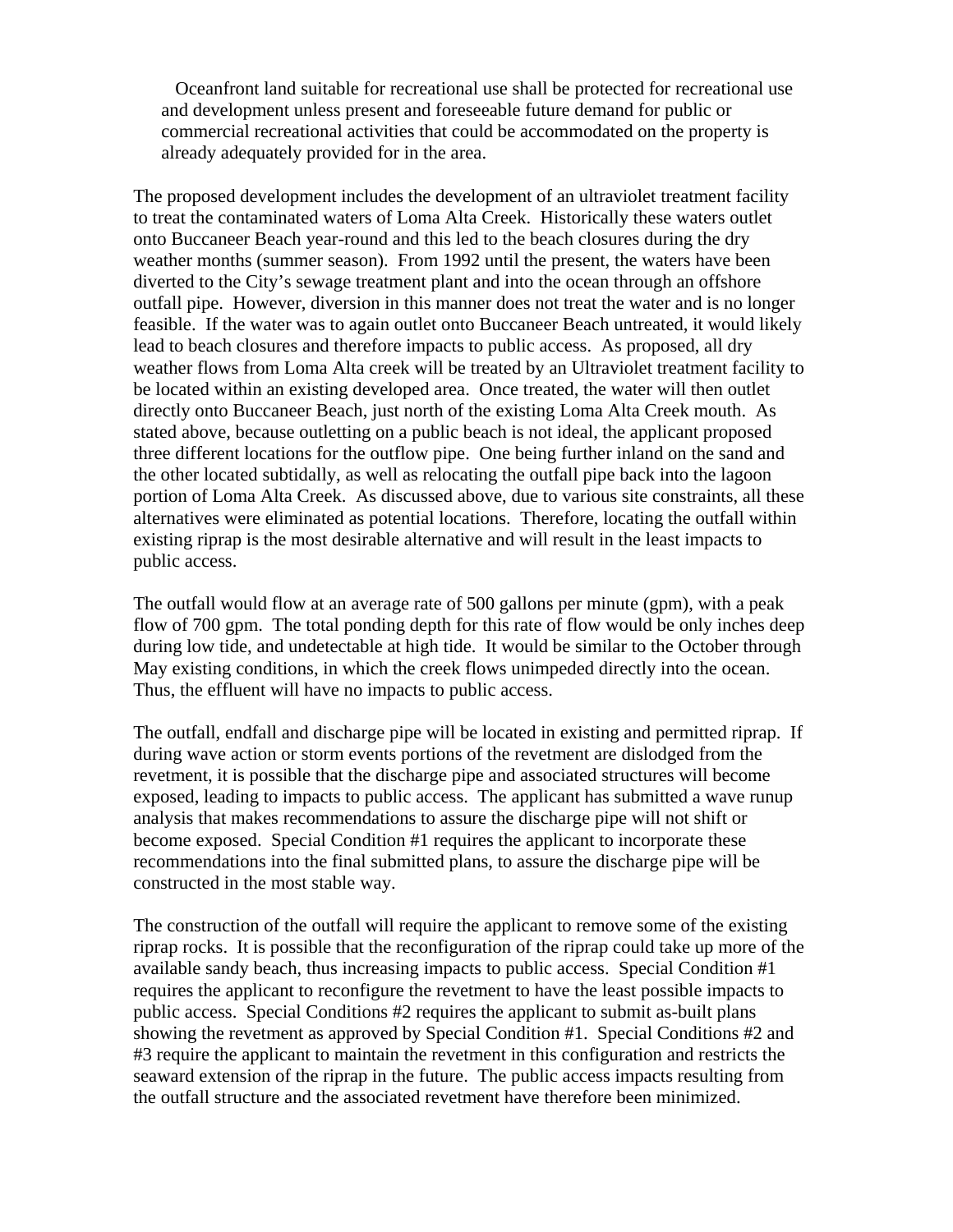The applicant has indicated that the outfall structure is to be constructed during the last two weeks of September to minimize impacts to public access during the summer season. However, development of the UV treatment facility itself, which will be located adjacent to Buccaneer Beach, is proposed to be constructed during summer months. Construction crews and associated vehicles will be necessary to complete these activities and may result in impacts to public access and parking. Special Condition #9 therefore requires the applicant to restrict any construction activities on the beach and prohibits the applicant from monopolizing any public or street parking during summer months. Impacts to public access associated with construction activities have therefore been properly addressed or conditioned.

By treating the impacted waters of Loma Alta Creek, the development will result in benefits to both water quality and public access. This permit application addresses the potential impacts associated with the construction of the outfall, discharge pipe and effluent. Concerns were raised and have been addressed regarding geologic stability, water quality and public access. Special Conditions have been developed addressing the monitoring of the revetment and monitoring the quality of the effluent waters. Special Conditions have also been developed to restrict construction activities to minimize impacts to public access. As proposed and conditioned, the project has addressed all impacts associated with the above concerns and therefore can be found consistent with applicable Chapter 3 policies of the Coastal Act.

 5. Local Coastal Planning. The subject site is located in an area of original jurisdiction, where the Commission retains permanent permit authority and Chapter 3 of the Coastal Act remains the legal standard of review. As conditioned, the proposed development is consistent with Chapter 3 of the Coastal Act. Approval of the project, as conditioned, will not prejudice the ability of the City of Oceanside to continue to implement its certified LCP.

 6. Consistency with the California Environmental Quality Act (CEQA). Section 13096 of the Commission's Code of Regulations requires Commission approval of Coastal Development Permits to be supported by a finding showing the permit, as conditioned, to be consistent with any applicable requirements of the California Environmental Quality Act (CEQA). Section 21080.5(d)(2)(A) of CEQA prohibits a proposed development from being approved if there are feasible alternatives or feasible mitigation measures available which would substantially lessen any significant adverse effect which the activity may have on the environment. The City of Oceanside is the lead agency for this project for purposes of CEQA review. The City certified a Mitigated Negative Declaration with respect to this project on November 28, 2006.

The proposed project has been conditioned in order to be found consistent with the Chapter 3 policies of the Coastal Act. Mitigation measures, including conditions addressing the discharge pipe, water quality monitoring, revetment monitoring and construction schedule will minimize all adverse environmental impacts. The applicant proposed three different locations for the outflow pipe. One being further inland on the sand and the other located subtidally, as well as relocating the outfall pipe back into the lagoon portion of Loma Alta Creek. As discussed above, due to various site constraints, all of these alternatives were eliminated as potential locations. Therefore, the applicant has documented that there are no feasible alternatives which would substantially lessen any significant adverse impact that the activity may have on the environment. And as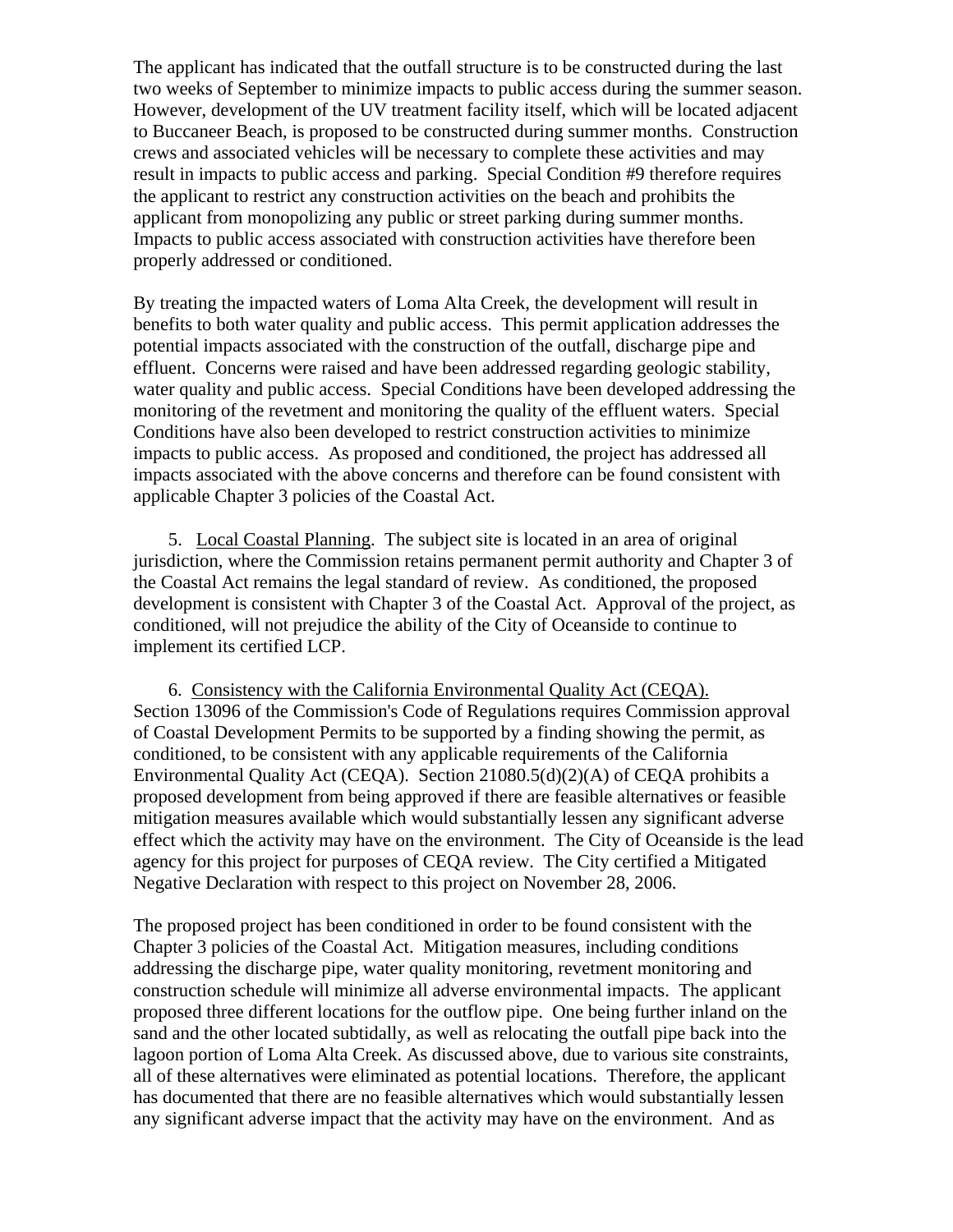conditioned, there are no feasible additional mitigation measures that would substantially lessen any significant adverse impact the activity may have on the environment. Therefore, the Commission finds that the proposed project is the least environmentallydamaging feasible alternative and is consistent with the requirements of the Coastal Act to conform to CEQA.

# STANDARD CONDITIONS:

- 1. Notice of Receipt and Acknowledgment. The permit is not valid and development shall not commence until a copy of the permit, signed by the permittee or authorized agent, acknowledging receipt of the permit and acceptance of the terms and conditions, is returned to the Commission office.
- 2. Expiration. If development has not commenced, the permit will expire two years from the date on which the Commission voted on the application. Development shall be pursued in a diligent manner and completed in a reasonable period of time. Application for extension of the permit must be made prior to the expiration date.
- 3. Interpretation. Any questions of intent or interpretation of any condition will be resolved by the Executive Director or the Commission.
- 4. Assignment. The permit may be assigned to any qualified person, provided assignee files with the Commission an affidavit accepting all terms and conditions of the permit.
- 5. Terms and Conditions Run with the Land. These terms and conditions shall be perpetual, and it is the intention of the Commission and the permittee to bind all future owners and possessors of the subject property to the terms and conditions.

(G:\San Diego\Reports\2006\6-06-152 UV Treatment Outfall\_FINAL.doc)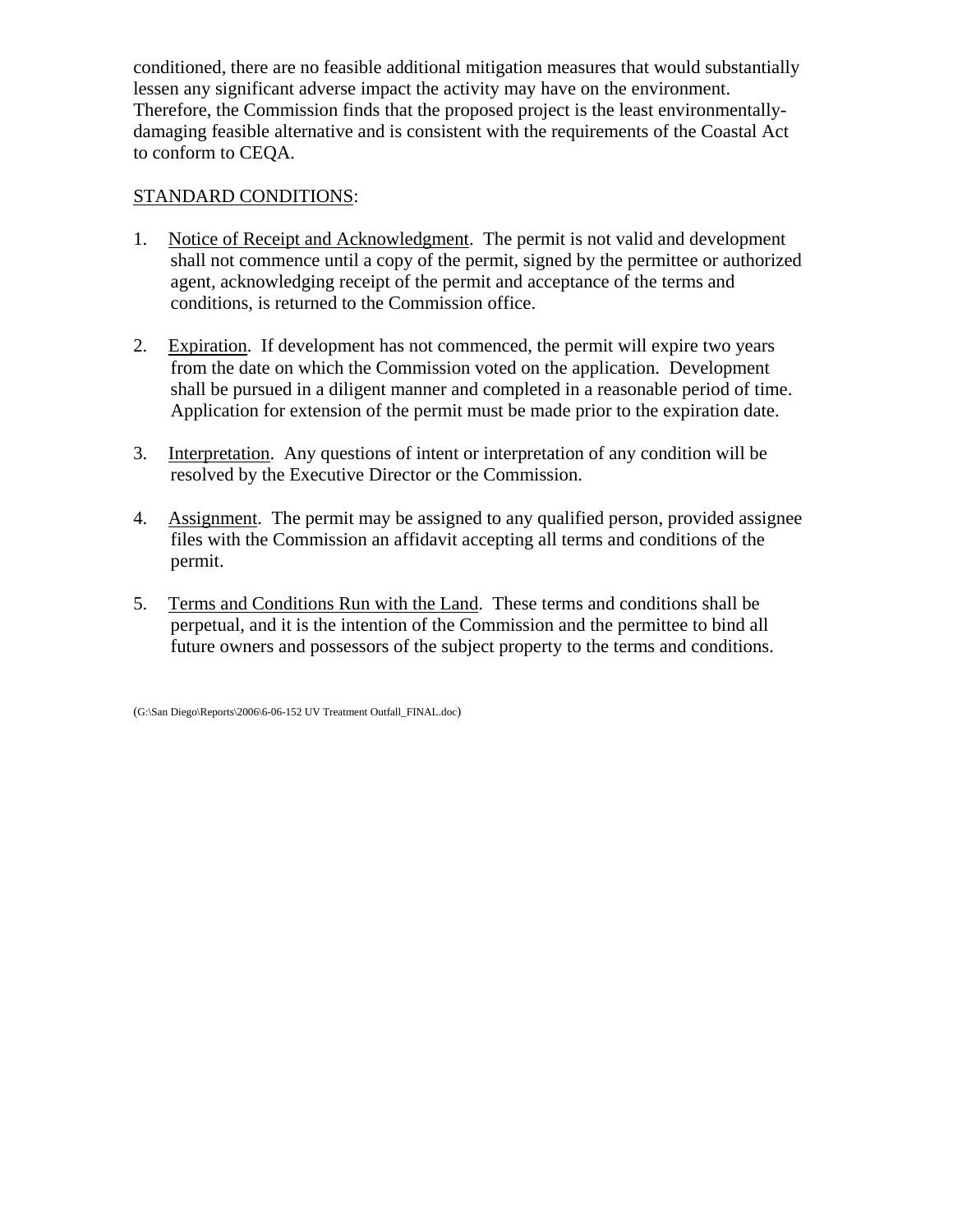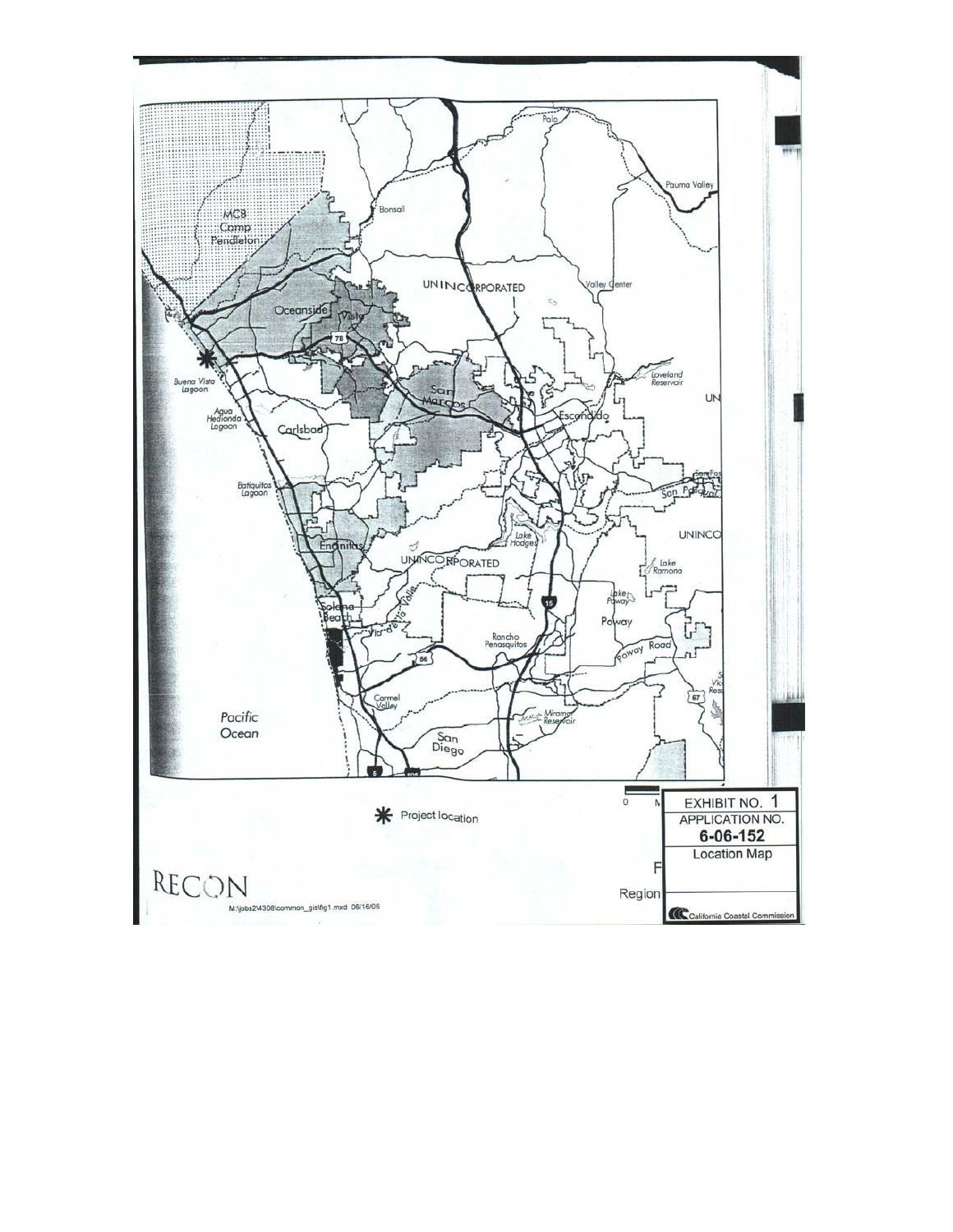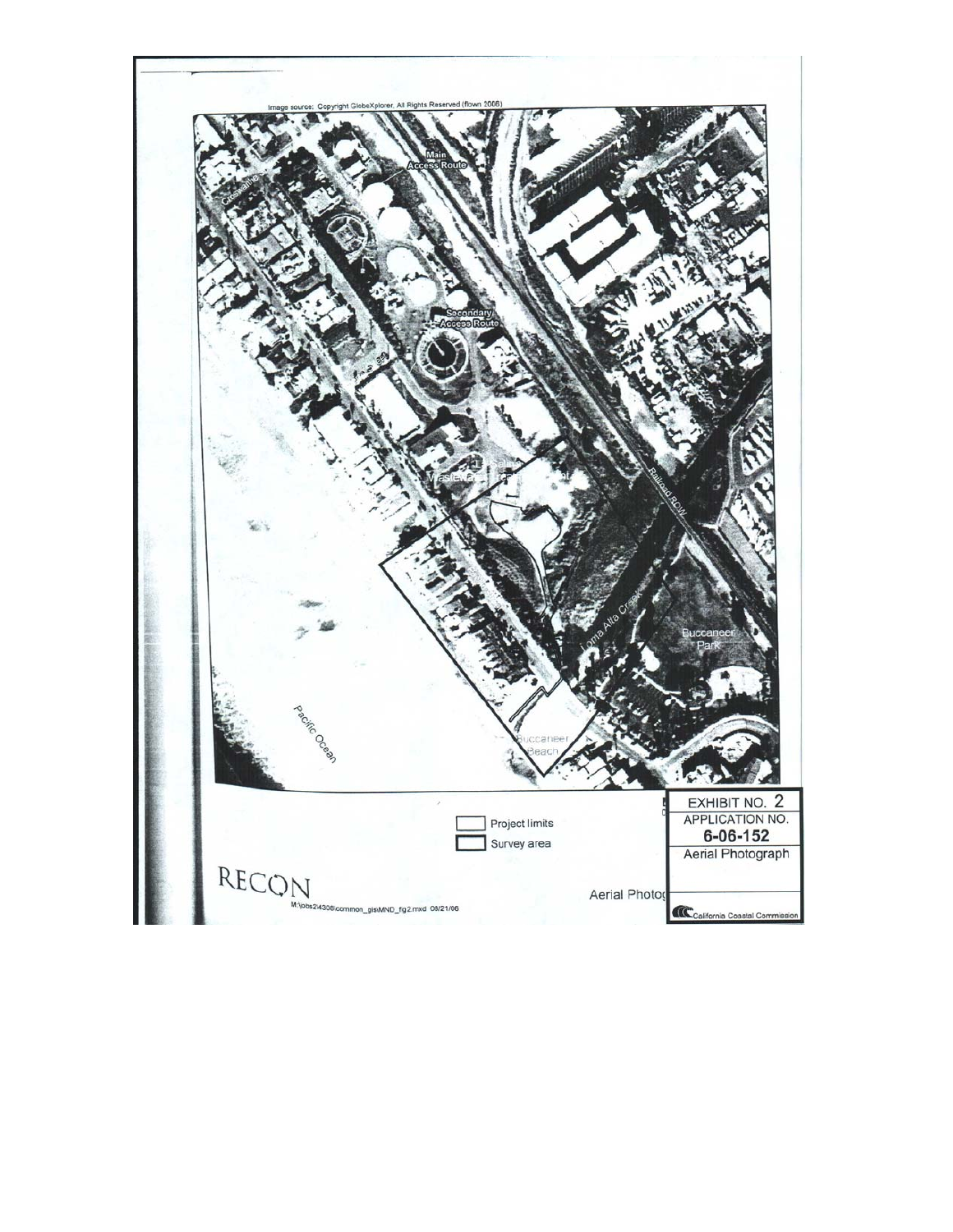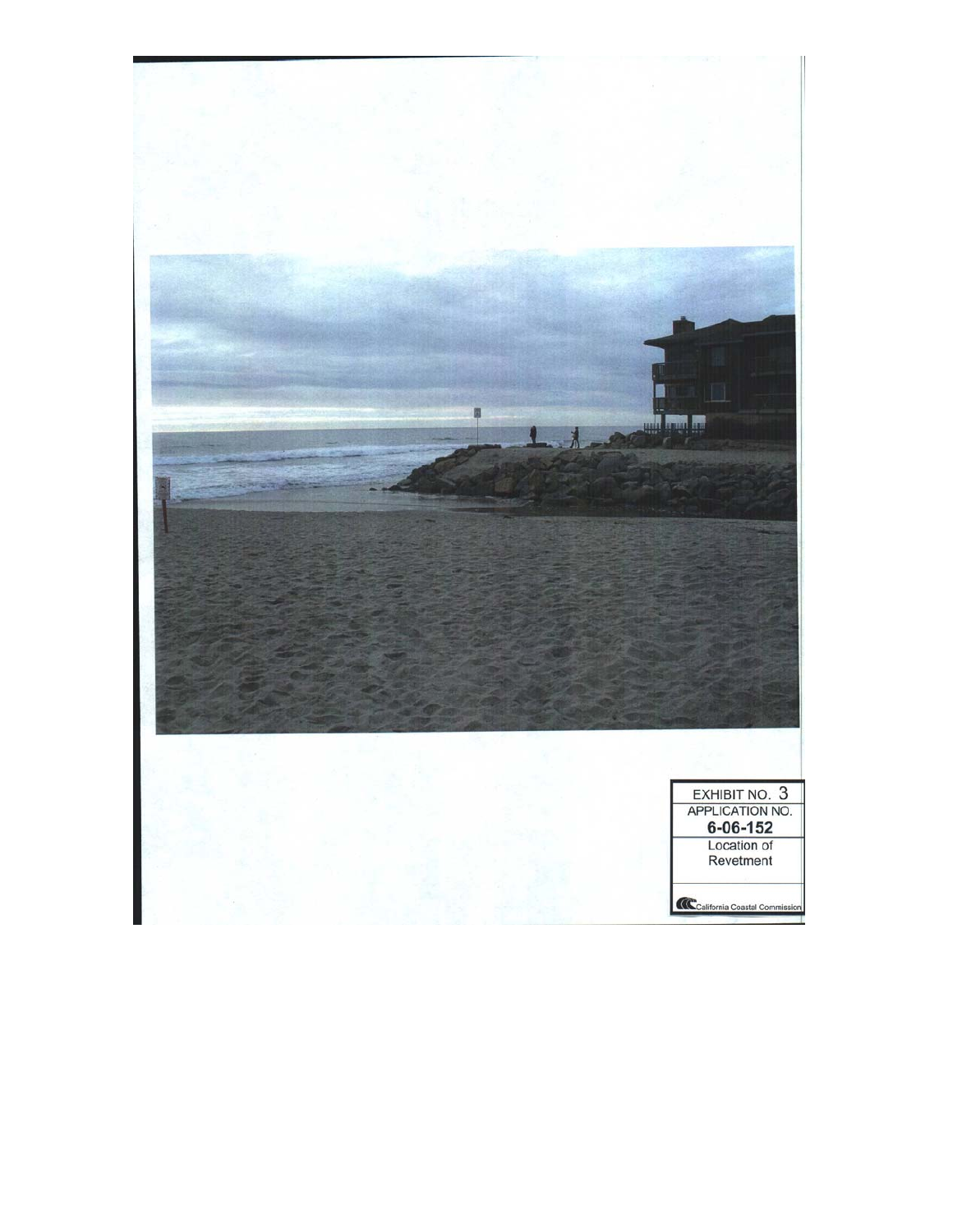